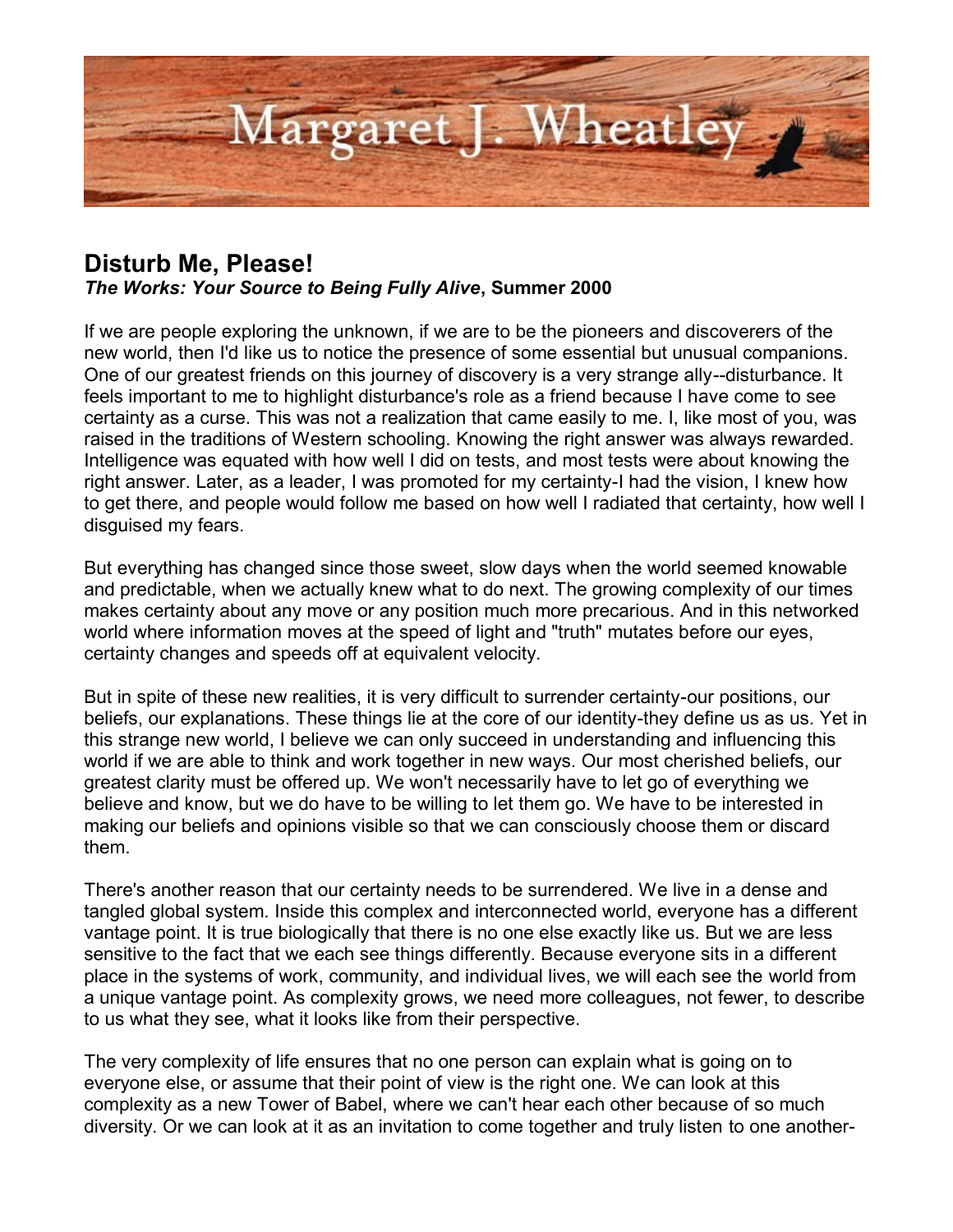listen with the expectation that we will hear something new and different, that we need to hear from others in order to grow and survive.

The need to relinquish our certainty lies at the heart both of modern science and ancient spirituality. From the science of Complexity, Ilya Prigogine tells us that, "The future is uncertain. . .but such uncertainty lies at the very heart of human creativity." It is uncertainty that creates the space for invention. We must let go, clear the space, leap into the void of notknowing, if we want to discover anything new.

In Tibetan Buddhism, "the root of happiness" lies in the acceptance that life is uncertain. If we expect life to change, we have an easier time of letting go. We won't hold on quite so long to what has worked in the past, and we'll resist grasping painfully for temporary securities. Only in our relationship with uncertainty are we able to flow gracefully with life's inevitable cycles and to experience true happiness.

Every mystical spiritual tradition guides us to an encounter with Mystery, the Unknowable, the Numinous. If spirit lives in the realm of the mysterious, then certainty is what seals us off from the Divine. If we believe that there is nothing new to know about God, then we cut ourselves off from the very breath of life, the great rhythms of spirit that give rise to newness all the time.

Now why am I telling you all this? Because I believe our own need for certainty is as destructive to our human relationships as it is with the relationship we seek with the Divine. And because I believe that so much more is possible if we can be together and consciously look for the differences, those ideas and perspectives we find disturbing. Instead of sitting in a group and looking for confirmation, what is possible if we listen for disturbance? Instead of looking for safety in numbers and noting those who feel like allies or fellow travelers, what might we create if we seek to discover those whose insights are the most different from ours? What if, at least occasionally, we came together in order to change our mind?

In graduate school, I had one professor who encouraged us to notice what surprised or disturbed us. If we were surprised by some statement, it indicated we were assuming that something else was true. If we were disturbed by a comment, it indicated we held a belief contrary to that. Noticing what disturbs me has been an incredibly useful lens into my interior, deeply held beliefs. When I'm shocked at another's position, I have the opportunity to see my own position in greater clarity. When I hear myself saying "How could anyone believe something like that?!" a doorway has opened for me to see what I believe. These moments of true disturbance are great gifts. In making my beliefs visible, they allow me to consciously choose them again, or change them.

What if we were to be together and listen to each other's comments with a willingness to expose rather than to confirm our own beliefs and opinions? What if we were to willingly listen to one another with the awareness that we each see the world in unique ways? And with the expectation that I could learn something new if I listen for the differences rather than the similarities?

We have this opportunity many times in a day, everyday. What might we see, what might we learn, what might we create together, if we become this kind of listener, one who enjoys the differences and welcomes in disturbance? I know we would be delightfully startled by how